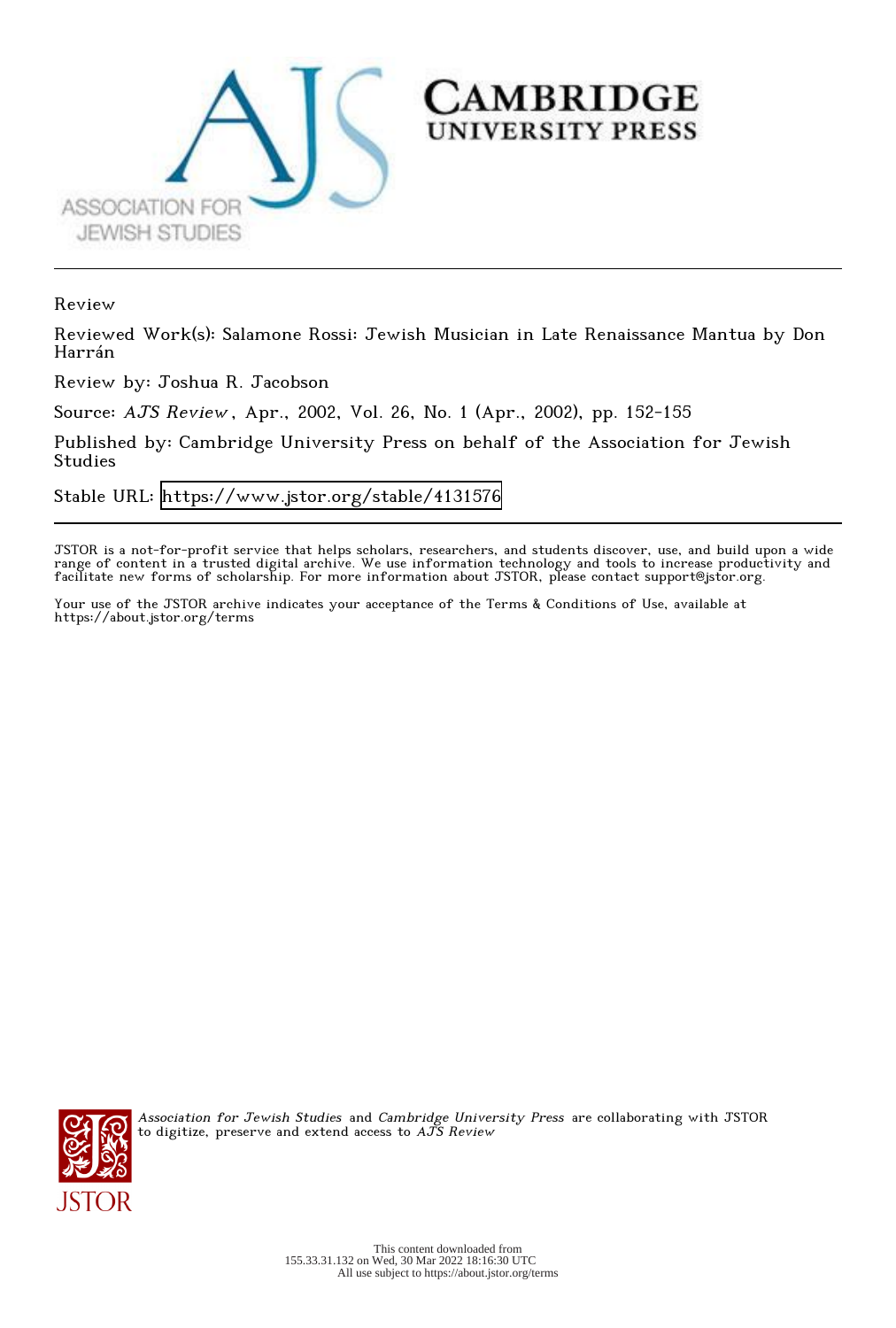Like Israel Yuval, to whose book on the fourteenth- and fifteenth-century German rabbinate this book is in some sense the sequel, Zimmer takes a prosopo graphic approach. That is, he illustrates his subject by the biographical treatment of selected representative figures. Zimmer focuses on fewer individuals than Yuval, and he is more successful in portraying them as individuals. More than Yuval, he focuses on the variations that separated the career of a village rabbi from that of a city rabbi, or a major scholar from a lesser one.

 In the later Middle Ages, Yuval has argued, processes of professionalization and sacralization tended to make the rabbinate into a class of sacral functionaries, sharply distinguished from the lay leadership, whose power much exceeded theirs, and who to a great extent defined the rabbinate's duties and powers. Zimmer ac cepts Yuval's thesis and argues that during the sixteenth century, the German rab binate, if anything, tended to lose power even further.

 In such a situation, the stakes of some of these intra-rabbinic conflicts were therefore quite small. Zimmer's interest, however, is not in the stakes, but in the complex fault lines which these conflicts lay bare. He finds conflicts between rab bis, *kehilah* leaders, and (later) court Jews; between clans or patronage groups (such as the Ginzbergs and their clients); between the larger communities--Frank furt, Worms, and Prague—and the smaller ones; between "qualified" (yeshivah trained) rabbis and unqualified rabbis; between Polish (and Polish-trained) rabbis and German ones; and between regional rabbis and local rabbis. The overall pic ture is thus one of the complex interaction of multiple power centers, a picture that fits well into the larger picture of the infinitely complex power structure, lay and clerical, of the Holy Roman Empire.

 It is a truism that historians are influenced by their times and their societies. Even if they are careful and judicious scholars, as Zimmer surely is, they may be influenced by contemporary concerns in their choice of topic or focus. In a sense, this is a very Israeli book. Zimmer chooses the theme of conflict as the lens through which to view his subjects, and in consequence produces an image of a highly con tentious, highly politicized rabbinate of sacral functionaries. We would not be wrong, I would suggest, to see in this image the reflection of a certain view of the Israeli rabbinate.

> Joseph Davis Gratz College Philadelphia, Pennsylvania

Don Harrán. Salamone Rossi: Jewish Musician in Late Renaissance Mantua. Ox ford Monographs on Music. New York: Oxford University Press, 1999. x, 310 pp.

 Salamone Rossi (c. 1570-c. 1630) is a fascinating but enigmatic figure. The man who epitomizes the Jewish participation in the Italian Renaissance left only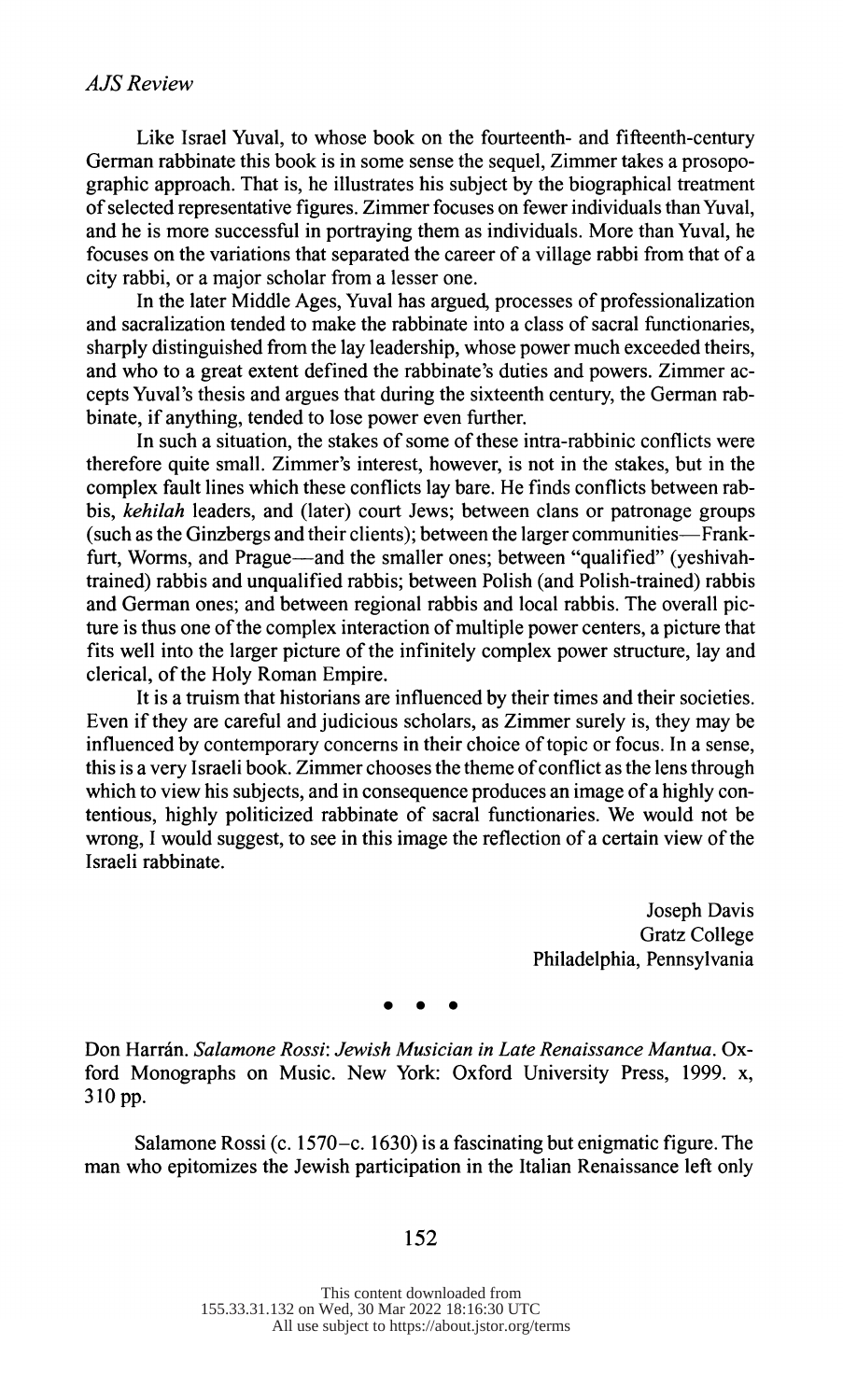a few meager footprints in history. We know of Rossi only from his thirteen sur viving publications and from the appearance of his name in the Mantuan archives. He was all but forgotten until 1876, when Samuel Naumbourg, Chief Cantor of Paris, published a modem edition of fifty-two of Rossi's compositions. For yet an other hundred years Rossi would remain for the most part hidden in the shadows. Not until the past four decades has Rossi's music been extensively and seriously published, performed, recorded, and studied.

 Rossi was a man who moved freely between two worlds. Because of his enor mous talent, he was hired by the Gonzaga family to serve as violinist and com poser for the ducal court. Vincenzo Gonzaga even exempted Rossi from wearing the yellow Jew-badge, and granted him the privilege of free passage between the ghetto and the ducal court. Rossi was an avant garde musician. He was the first composer to publish concerted madrigals (1600—five years before Monteverdi). He was the first composer to publish trio sonatas  $(1607$ —ten years before Mari ni). He was the only composer in Mantua to publish both instrumental and vocal music. His madrigals are based on texts by the ultra-modem mannerist poets.

 But Rossi was equally at home in the narrower world of the Jewish commu nity. He was active in the Jewish theater of Mantua as composer and performer. At the suggestion of Rabbi Leone da Modena, Rossi composed polyphonic settings of selected texts from the synagogue liturgy. Published in 1622/23, Ha-ShirimAsh er LiShlomo, the first anthology of choral music for the synagogue, constituted a radical break with tradition. Bringing the styles of the madrigal, the balletto, and the church motet into the synagogue was a controversial move—one that incurred both approbation and censure. In an attempt to deflect the criticism, Rossi pref aced his publication with a lengthy responsum by Rabbi da Modena, justifying this radical practice.

 But Rossi's music is not merely a historical curiosity, it's great art! Why has it taken so long for Rossi to be accorded his due? For several centuries after Rossi's death, as the Jews of Italy retreated into their ghettos, there was no context for his synagogue polyphony. Furthermore, in the non-Jewish world, for most of the eigh teenth and nineteenth centuries the styles of the pre-classical period were consid ered passe. But in the twentieth century there has been a growing understanding of and enthusiasm for "early music."

Harrán's recent monograph, the first full-length study of this innovative mu sician, is the culmination of nearly two decades of fastidious research and analy sis.<sup>1</sup> Like a Sherlock Holmes, the author has pored over the sparse clues and im mersed himself in his subject's environment. He expresses himself with authority in fields ranging from choreography, music, and poetry to Jewish history and prac tice. Harran is a meticulous researcher: He has counted every measure in Rossi's oeuvre, sung every verse of Rossi's strophic canzonets, and analyzed every chord and contrapuntal device.

Harrán is careful about how he weighs his evidence. He will often suggest,

 1. This publication coincides with the release of Harrin's equally fastidious edition of the com plete works of Salamone Rossi in modern, scholarly editions.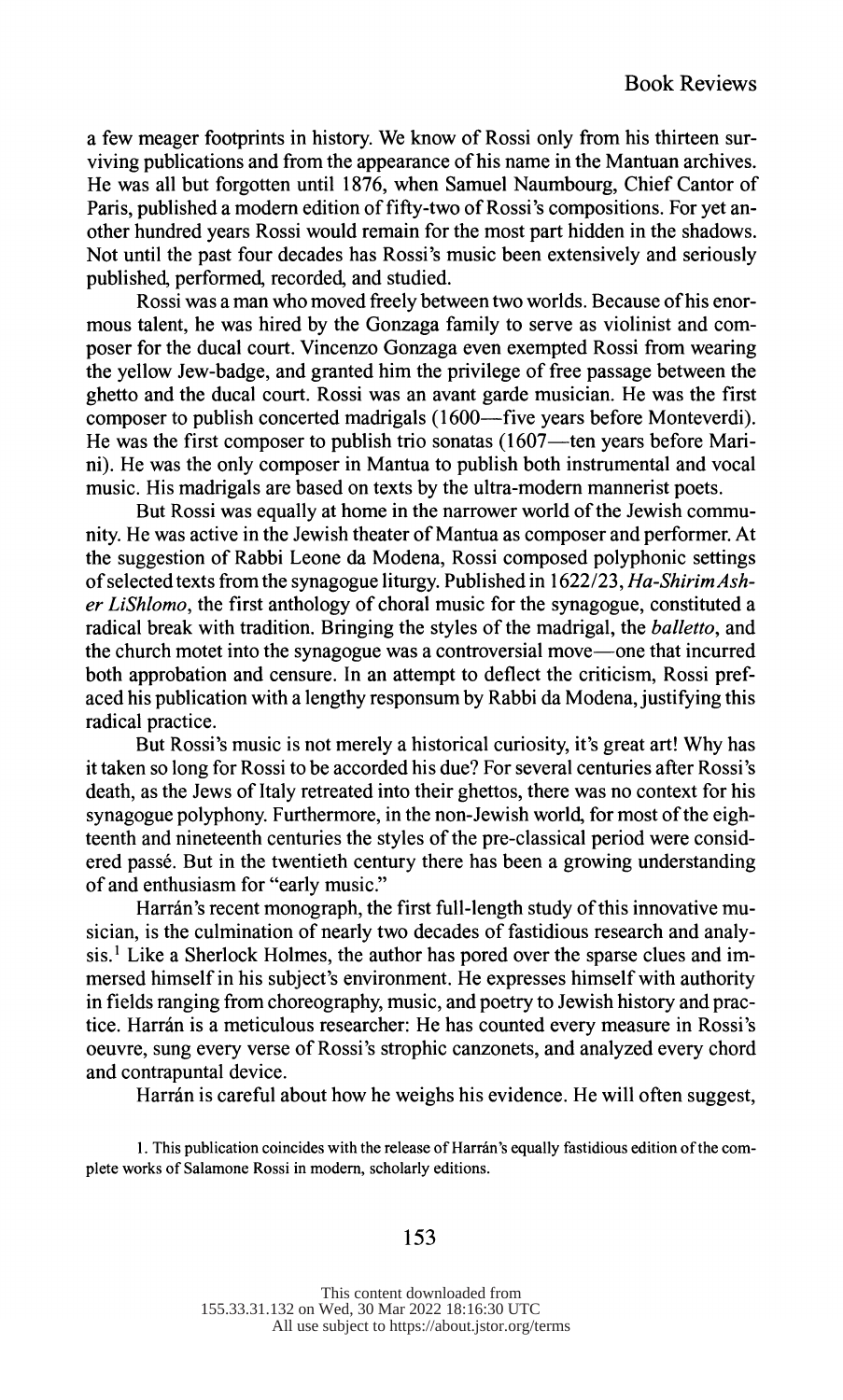but will rarely assert, a definitive conclusion. For example, the author states that it is a "reasonable possibility" that Rossi's sacred music might have been per formed in the setting of the Jewish confraternities (p. 217), and that Rossi "might have even tried out some of the songs in Sara [Copio]'s house" (p. 34). In re sponse to a surprising document from 1645 in which Rabbi Nathaniel Trabotto asserts that his late wife had sung Rossi's setting of the Kedushah, Harrán carefully posits, "But what if these sacred songs were *not* performed in prayer services?" (p. 24).

Harrán points out that the title of Rossi's collection of synagogue music, Ha- Shirim Asher LiShlomo, is more than just a play on words. He reminds us of the well-established rabbinical convention of choosing titles which included the au thor's name in a Biblical citation, such as Isaac Arama's Akedat Yitzhak or Judah Moscato's Nefutsot Yehudah. Harrán deduces that by identifying himself with this convention, Rossi hoped to balance his modernity with a grounding in tradition.

It is interesting to note the evolution in Harrán's attitude towards Rossi's innovations in synagogue music. In 1987 he wrote that Rossi and Modena " ... wished to dispense with the conventions of Jewish prayer melody, replacing them by a music based on the best features of the Italian art music tradition."2 But in the present monograph he admits, "The polyphonic song ... via the 'Songs of Solomon,' supplemented [the synagogue chant]-notice that I did not say 're placed it', for Rossi's intention was not to reform, but to expand the synagogue repertory  $\ldots$  " (p. 254).

 Given the exhaustive nature of this study, it seems odd to discover any lacu nae. And yet Harrán misses a few connections between Rossi's synagogue com positions and church music practice. In his analysis of Rossi's use of triple meter  $(p. 226)$  he fails to mention that the *triplum* is often used in church motets to des ignate rejoicing and to refer to the trinity. Thus the shift to the quicker dance-like triple time in Psalm 128 underscores the joyous text, "your sons will be olive shoots around your table."<sup>3</sup> In *Adon Olam* the *triplum* appears twice, in both cases in spired by a quasi "trinity" of divine attributes: "And He was, and He is, and He shall be in glory" and "And He is my God, and my living Redeemer, and a Rock for my suffering in a day of distress."

Harrán is fully cognizant of Rossi's attraction to the *balletto*. It is curious that he misses the fact that the Kaddish  $a5$  is modeled on this popular Renaissance dance form. And while calling attention to Rossi's unusually dark scoring of Psalm 137 (Al Naharot Bavel), he seems unaware that Rossi is merely following the accepted practice for composing church lamentations.4

 But these are but a few tiny lapses in a work of careful and thorough schol arship. This is a fascinating study of a pre-modern Jew coping with the dialectic that we normally associate with modernity: preserving Jewish identity in a non-

2. Don Harrán, "Salamone Rossi: Jewish Musician in Renaissance Italy," Acta Musicologica 59/1 (1987): 61.

3. Not, as Harrin suggests, reacting to the word "around" [saviv] to indicate circularity.

4. For a description of this practice, see Pietro Cerone's 1613 handbook, El melopeo y maestro.